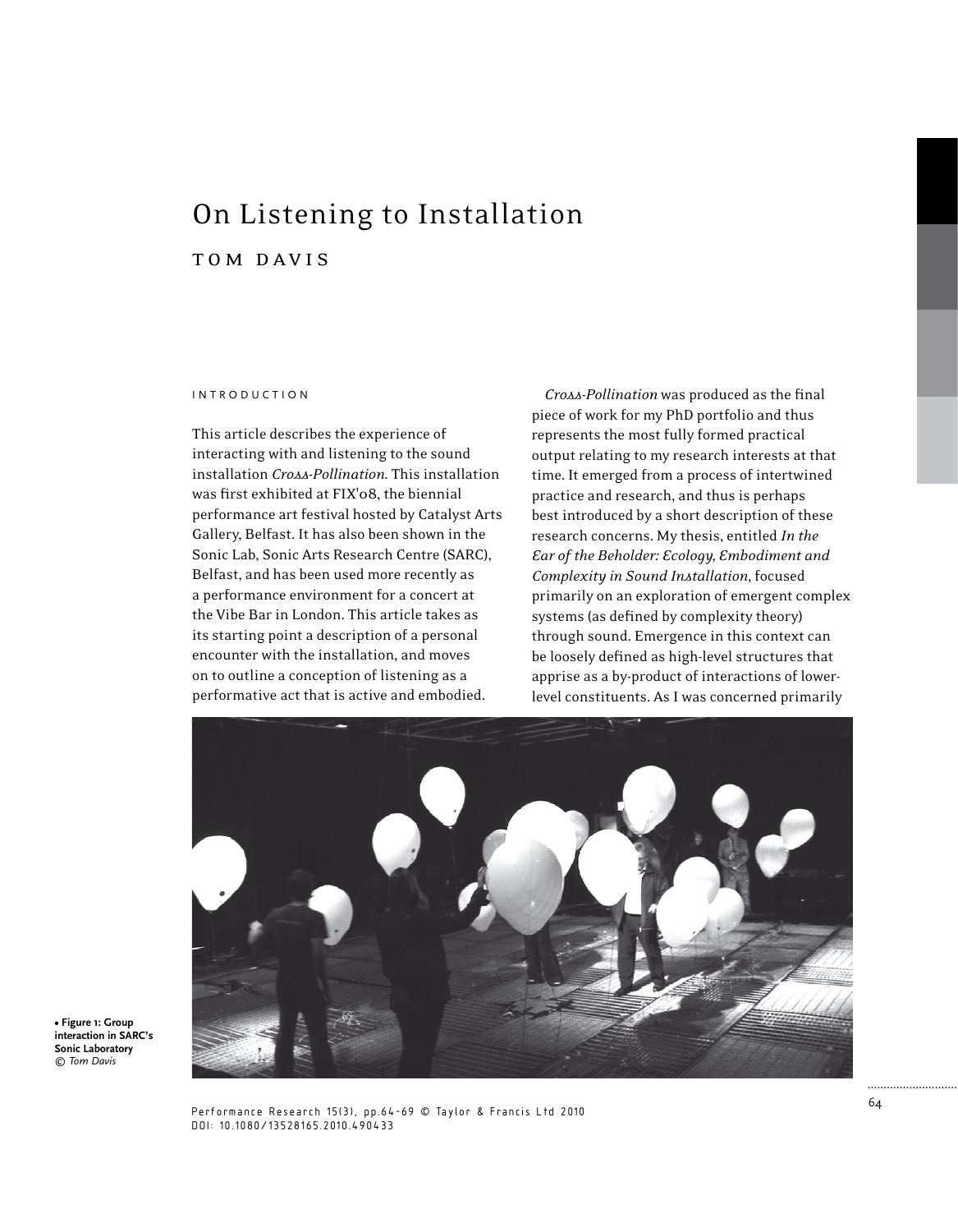with how these structures could be represented in an auditory form, I became increasingly interested in how one might listen to such a process: how they would emerge 'in the ear'; how they would be constructed in the sonic perceptual systems of a listener. Consequently, I became interested in how one might become actively aware of the arising of auditory emergent structures and what a description of such an active process of listening might consist of. Such concerns led me to consider activities in which we could become aware of our own processes of listening and perception, and to think about how one might define listening as an active and embodied activity.

# AN ENCOUNTER WITH THE WORK

On entering the quiet gallery space I am faced with what appears to be a circle of twenty balloons hanging freely in the air. As I move nearer the circle, I notice that these three-foot, white balloons are attached to long thin wires, running from the ceiling to the floor. I touch a balloon and the installation springs into life; motors start whirring, strings vibrating and balloons humming. Investigating the interaction more closely, I deduce that a noise at one balloon activates a motor, which in turn plucks a string that supports a different balloon. Through these feedback loops my intervention at any point in the installation has an effect on the installation as a whole: from one small touch of a single balloon, twenty motors are wildly plucking twenty strings, causing twenty balloons to resonate in the space. Listening to the installation for a while, the seemingly random series of sonic elements start falling into recognisable patterns, shifting and altering over time, affected by the unstable nature of the feedback loops and to changes in my listening position. I become aware that listening to this installation is an active process; I become aware of myself perceiving. After a while the installation starts to get quieter, the balloons making less and less noise and the motors



slowing. Without further stimulation it falls back **• Figure 2: The installation**  into silence, waiting for another touch to bring it to life. However, other people enter the space and start to interact with it. Again, their interactions have repercussions in different areas of the installation; energy is being displaced from one area to another. This draws me to move around the installation, altering my spatial relation to it. As I seek to understand this relationship of cause and effect I switch between listening to the results of others' actions and intervening myself. My role as a participant constantly oscillates between those of performer and audience, or those of performer and listener.

#### THE INSTALLATION TOUCHED

*Cross-Pollination* is tactile in nature, but in addition the microphones are sensitive enough to pick up any vibrations in the space. In this way the installation itself listens to the environment, mirroring the listening of the visitors, responding to physical as well as sonic touch.

 Moving through the installation, I feel compelled to touch the balloons; their latex skins cry out to be caressed. The thin piano **touched** *© Tom Davis*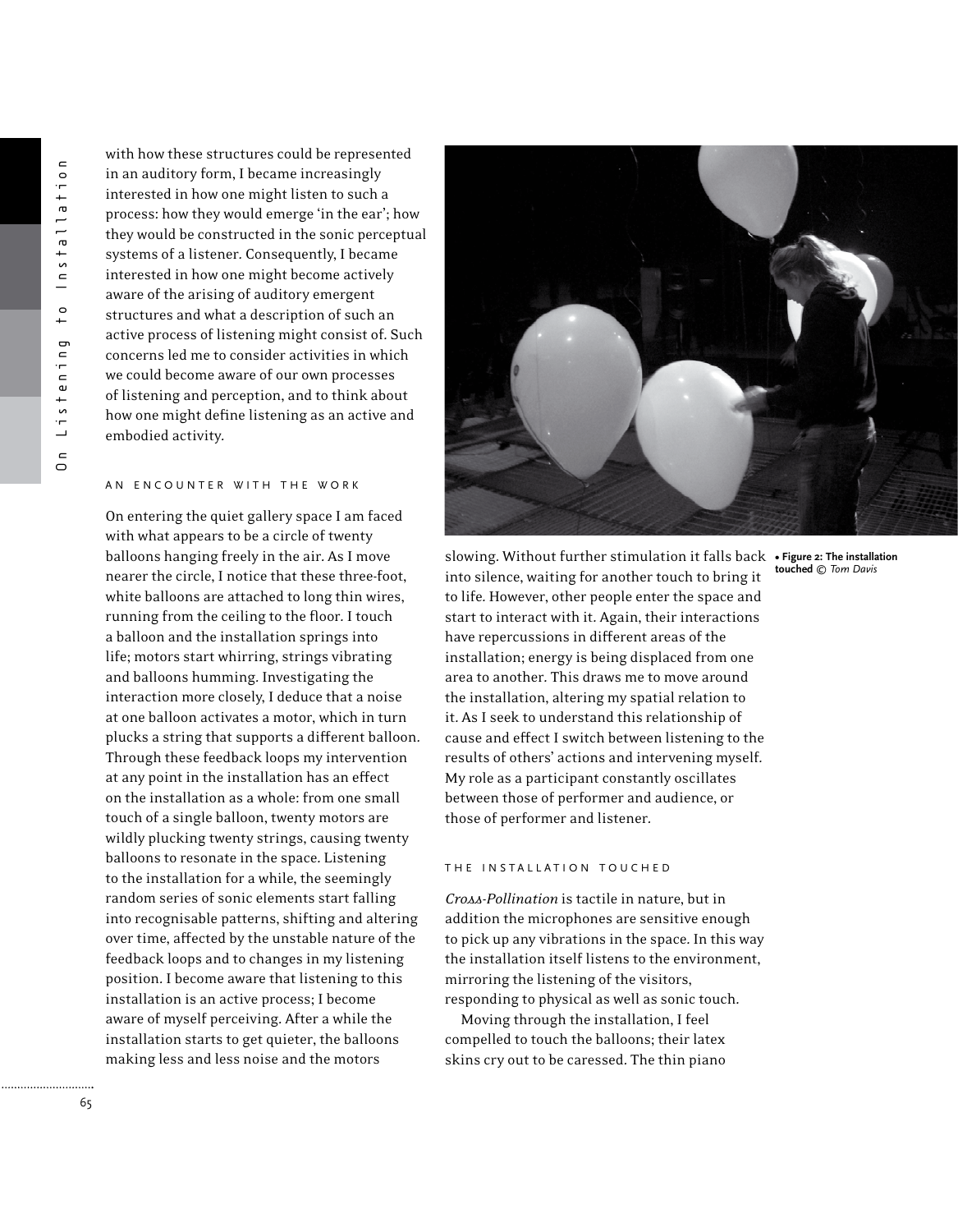

**• Figure 3: The installation embodied** *© Tom Davis*

wires desire to be plucked, bowed or struck. The installation speaks, and sound resounds off the walls of the space; sound connects us to the installation and to the space itself.

Of all our senses, listening is perhaps most similar to that of touch. The faculties of listening and touch are both durational in nature: they require a persistent yet transient contact in order to transfer information. If a sound is too short or its temporal characteristics static, its capacity to transfer information is severely limited. On the same level, both senses can also be thought of as inherently spatial. To touch something is to explore its distance from yourself and its physical place in the world. Similarly, listening to sound places the sound and the listening body in a context defined by environmental characteristics.

However, whereas touch enables us to explore space near our bodies, listening has the capacity to extend our senses away from our body into the space itself. Borrowing a metaphor from Steven Connor, listening can be described as extending the reach of our bodies in the same way that water in a bath extends the reach of our skin (Connor 2005). It is through the act of listening that we feel ourselves to have real physical contact with distant objects: a physical connection to a bigger and larger space.

Sound, then, has a way of highlighting our

experience of being in the world. Although communication through sound is often personal, directed towards an individual – a subjective response based on an active process of listening – it is also dynamically related to its context. Sound is not only affected by the medium of its transmission but also by the space of its articulation. It is modulated by surfaces, taking on the characteristics of the space and, in so doing, reflecting and defining its environmental context. Listening to sound defines space as much as the space defines the sound.

## THE INSTALLATION EMBODIED

 In addition to the relationship between sound and space described above, listening also foregrounds presence within space in an embodied sense. Images are always presented in front of us, limited by our field of vision, but sounds can take on a spatial component in any position relative to our bodies. Sound thus has a special relationship to the location of bodies within space, a relationship perhaps echoed in the dual functions of our ears pertaining to balance as much as hearing. In 'Material Things in Their Relation to the Aesthetic Body', Husserl presents a concept of the body as a zero-point of orientation; a positioning of perception in relation to a single entity from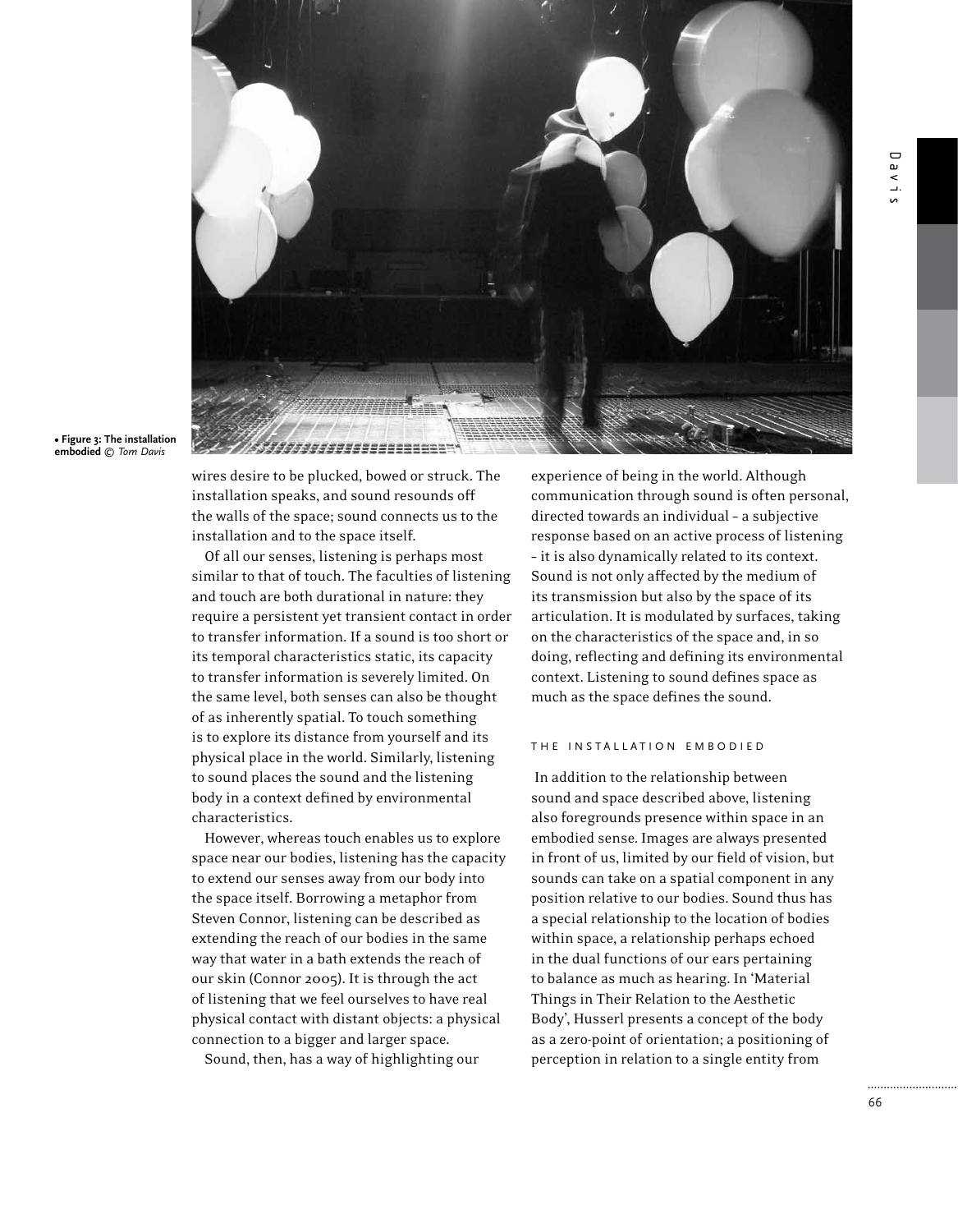which to refer (Husserl 1999: 34). Holenstien argues that this point can take on any position, lying in the body when the body is the dominant figure in perception, but moving and changing depending on the 'most powerful figure in each context' (Holenstein 1999: 90). However, as I have previously argued, in the auditory field this zero-point is more often than not centred in the listener's body itself (Davis and Rebelo 2005), the pertinent questions relating to listening seemingly always in relation to this body. For example, how does this sound move in relation to my body; where is that sound coming from in relation to my body? It is in fact hard to imagine a scenario in which a sonic zero-point could be anywhere else. Sounds, then, can always be considered as somehow mapped around the body, taking on a relationship to each individual listener: their personal embodied position within a space and the position of their ears.

This conception of sound is especially pertinent to installations that have an acoustic, physical presence in the space (as opposed to those in which all sound is mediated via speakers). For example, in *Cross-Pollination* there is a true interaction between the installation and its context. Sound does not emanate indiscriminately from (disembodied) speakers into an uncaring space; rather, the sonic 'agents' actively respond to the space and have a physical presence that creates an environment to actively explore, offering a listening experience that naturally highlights a situated and embodied encounter with the work. Such a conception of interaction has a history tied to Merleau-Ponty's notions of embodiment (Merleau-Ponty 2002): ideas that gained prominence in the conceptualisation of minimalist installation (Bishop 2005). However, I argue that such notions have a special relevance when it comes to our relationship to listening and the function of sound in positioning the body and foregrounding embodied experience.

In *Cross-Pollination* one encounters a number of sound making instruments distributed in space. How one hears the installation and one's

sonic relationship to it is very much defined by spatial location, both in relation to the installation as a whole and to each sounding element. The physically distributed installation offers many possibilities for movement as an exploration of sonic qualities: sounds mapped in relation to your body.

# THE INSTALLATION PERCEIVED

As stated at the beginning of this article, one of the research concerns driving this installation was the idea of sonic emergent structures becoming apparent in the perceptual systems of the users. In short, I wanted people to hear emergent structures, to become aware of the perceptual process of listening – of the creation of sonic structures 'in the ear'.

As Alva Noë notes in 'art and enaction' (2002), one of the problems with studying perception is that the act is designed to be transparent (what he terms perceiving in 'the mode of transparency'). However, Noë argues that art can be used as a tool for the investigation of perception as it can create situations in which we can catch ourselves in the process of perception: a mode of perceptual awareness that he terms 'the mode of activity' (Noë 2002).

Noë's 'mode of activity' has much in common with another active concept of perception, known as enaction and defined by Verela, Rosch and Thomson as 'perceptually guided action' (Varela, Thompson and Rosch1993: 173). In the concept of enaction there is no pregiven world that is perceived by a pregiven mind; rather, the world is temporally explored and created on the basis of the 'history of a variety of actions that the being in the world performs' (Varela, Thompson and Rosch1993: 9). Perception of the world is contingent on sensorimotor exploration of it; on our temporal embodiment within it. In this conception, we recognise that the world is not disclosed to us in all its detail at once; rather, 'the world becomes available to us through our active exploration' (Noë 2002).

As Noë states, '[a]rt, or other spectacles (e.g. the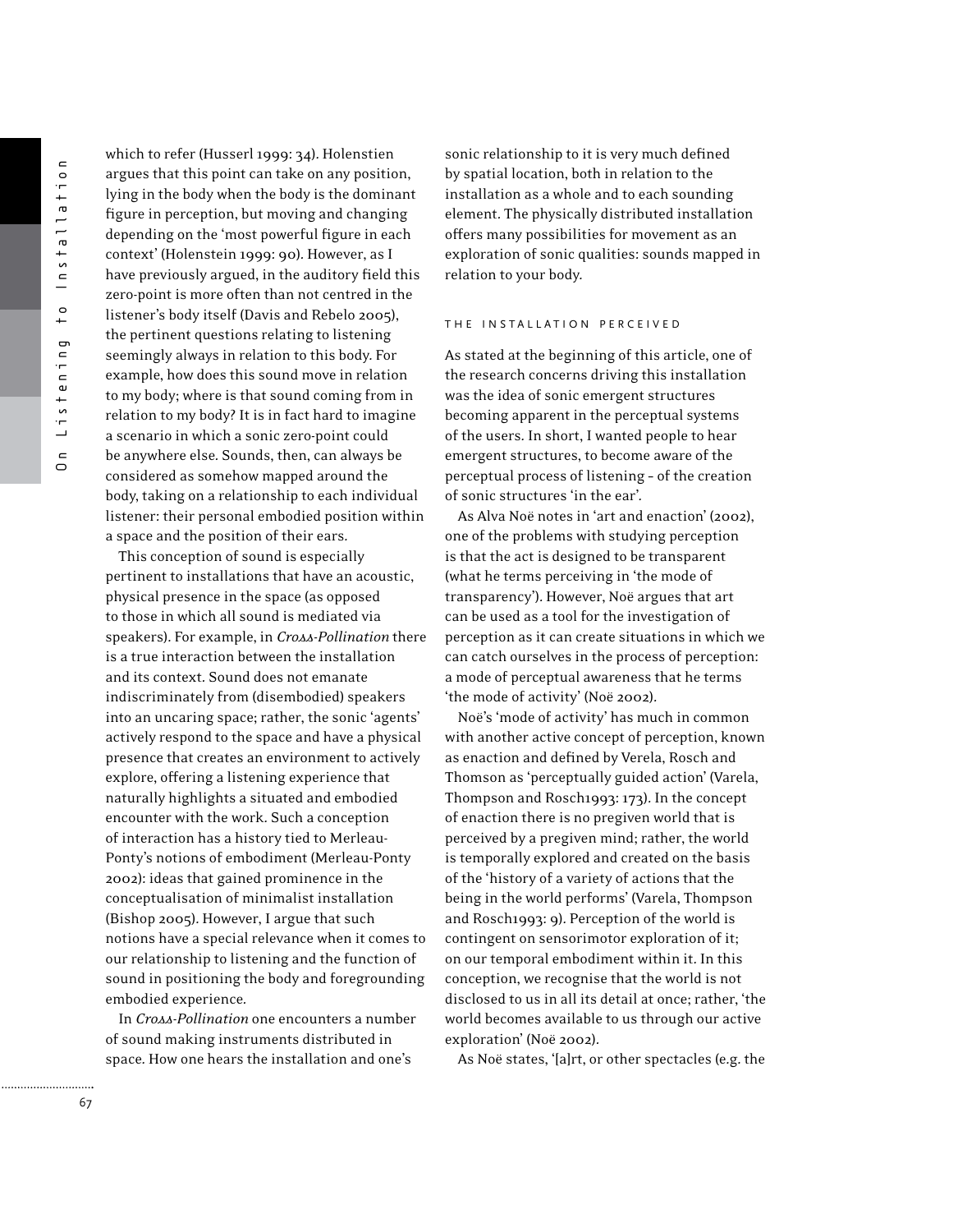performance of a magician) provides a natural occasion for this sort of reflection in the mode of activity' (Noë 2002). In this context we are reflecting on experiences as things themselves that we can do, things that afford possibility for movement or action. This links the physical act of movement to that of perception, recognising that perceivers are embodied within space, with the potential to move in and relate to this space. Noë calls to our attention the idea of artists as 'experience engineers', citing a Richard Serra sculpture as an example of art that 'provides a context in which we are enabled to catch ourselves in the act of exploring the world' (Noë 2002).

This consideration of perception seems highly relevant to installation, and in particular sound installation. Installation as an art form has a history linked to ideas of embodied perception and the theatricality of the object (Fried 1967). Due to its physical composition, with disparate entities communicating through space, *Cross-Pollination* encourages active sensual exploration, exploiting embodied temporal perception of the space as a means of catching oneself in the act of auditory perception.

**• Figure 4. The installation bowed** *© Chris Jinks www. vitalsignproductions.com*



## THE INSTALLATION AS PARTICIPATION

 I would like to link between this idea of enactive listening and Christopher Small's concept of 'musicking' (Small 1998 :9): a conception of music in which composers, performers and listeners are all considered active in the creation of the musical event. Small contrasts this with the tendency found most prominently in Western classical music – but also across other traditions – for audience members to be passive spectators. He characterises modern classical concert-going as a detached rather than active act, with a strong and insurmountable distinction between audience and performers: 'Who we are, then is spectators rather than participants, and our silence during the performance is a sign of this condition, that we have nothing to contribute but our attention to the spectacle that has been arranged for us' (Small 1998: 44). Small makes a distinction between this modern Western practice and village music-making in societies where every member is considered a musician, and thus everybody is involved in some way in the production of music.

*Cross-Pollination* explores the process of music creation on two levels. First, it engages an enactive conception of listening, where each listener creates their own version of events, linked to their subjective perception of the installation from their embodied and temporally and spatially extended encounter with it. Second, in this context there is no distinction between performer and listener; rather, the performers and listeners oscillate between roles. When an individual interacts with the installation, she or he constantly switches between the roles of performer and listener. If a group interacts, one's activity affects another's. One may well argue that this is true of all installations (or indeed all experiences), but in this case there is a direct physical relationship between interacting with the installation and the resulting sonic output.

In a sonic encounter with the installation we regain what has been lost in the modern Western encounter with music. This is not a passive